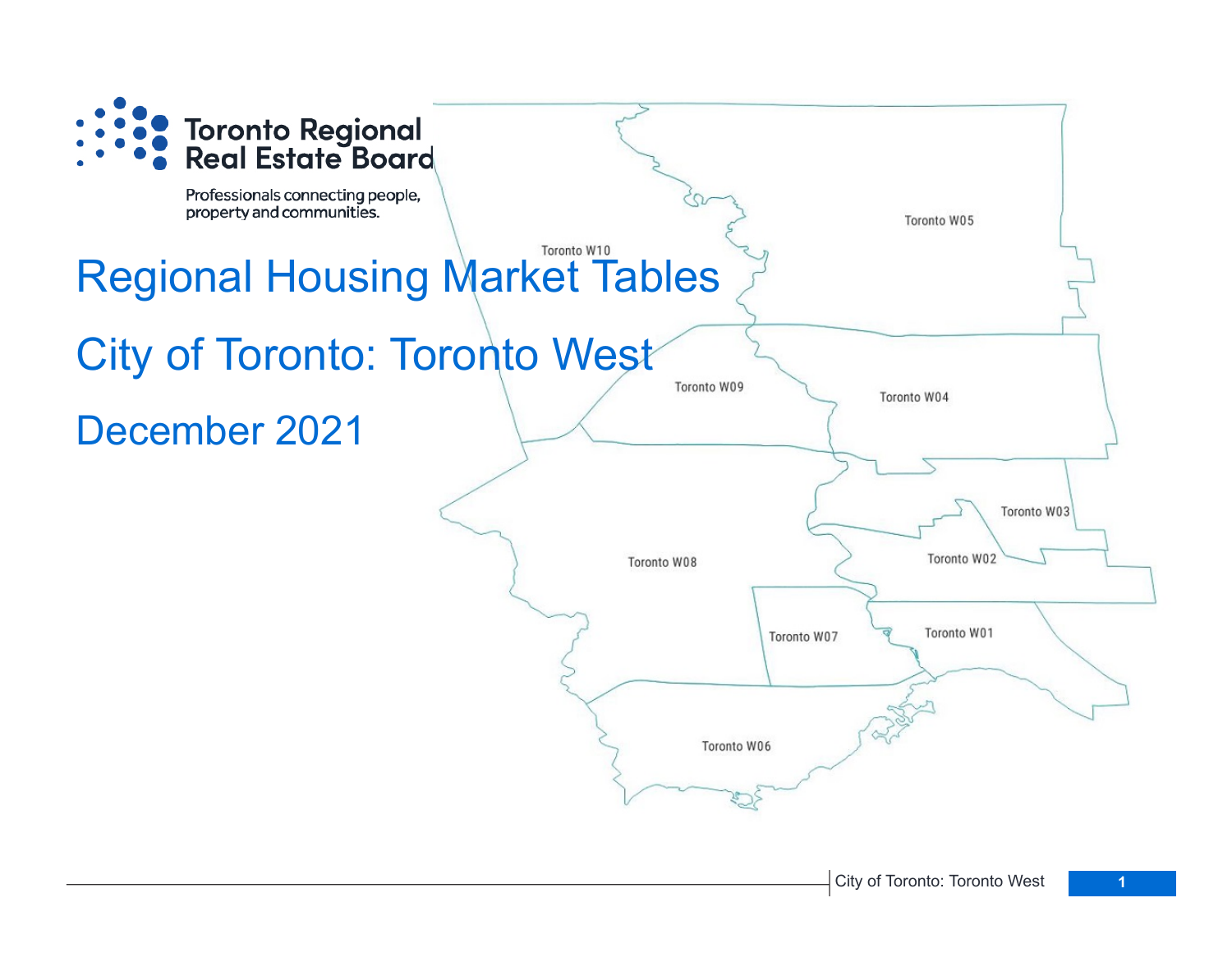## December 2021

|                         | <b>Sales</b> | <b>Dollar Amount</b> | <b>Average Price</b> | <b>Median Price</b> | <b>New Listings</b> | <b>Active Listings</b> | Avg. SP/LP | Avg. DOM |
|-------------------------|--------------|----------------------|----------------------|---------------------|---------------------|------------------------|------------|----------|
| <b>All Home Types</b>   | 564          | \$551,372,591        | \$977,611            | \$850,500           | 444                 | 378                    | 108%       | 19       |
| <b>Detached</b>         | 187          | \$273,363,413        | \$1,461,836          | \$1,339,900         | 147                 | 91                     | 111%       | 16       |
| <b>Semi-Detached</b>    | 43           | \$47,541,499         | \$1,105,616          | \$1,055,000         | 41                  | 21                     | $111\%$    | 13       |
| <b>Condo Townhouse</b>  | 49           | \$38,102,899         | \$777.610            | \$720,500           | 39                  | 43                     | 108%       | 18       |
| <b>Condo Apt</b>        | 258          | \$162,218,624        | \$628,754            | \$594,000           | 195                 | 207                    | 102%       | 22       |
| Link                    |              |                      |                      |                     |                     | 0                      |            |          |
| <b>Att/Row/Twnhouse</b> | 23           | \$27,842,306         | \$1,210,535          | \$1,198,316         | 19                  | 8                      | 109%       | 13       |
| Co-Op Apt               | ◠            | \$848.850            | \$424.425            | \$424.425           |                     | 8                      | 98%        | 28       |
| <b>Det Condo</b>        |              |                      |                      |                     | $\Omega$            | $\Omega$               |            |          |
| <b>Co-Ownership Apt</b> | ົ            | \$1,455,000          | \$727.500            | \$727,500           |                     |                        | 97%        | 25       |

# City of Toronto, Toronto West **YEAR-TO-DATE** 2021

|                         | <b>Sales</b>   | <b>Dollar Amount</b> | <b>Average Price</b> | <b>Median Price</b> | <b>New Listings</b> | Avg. SP/LP | Avg. DOM |
|-------------------------|----------------|----------------------|----------------------|---------------------|---------------------|------------|----------|
| <b>All Home Types</b>   | 10.907         | \$10,912,214,393     | \$1,000,478          | \$880,000           | 15.404              | 106%       | 15       |
| <b>Detached</b>         | 3,636          | \$5,334,478,981      | \$1,467,128          | \$1,286,500         | 5.302               | 107%       | 13       |
| <b>Semi-Detached</b>    | 1.260          | \$1,437,476,930      | \$1,140,855          | \$1,035,000         | 1.684               | 112%       | 12       |
| <b>Condo Townhouse</b>  | 1.044          | \$786.713.796        | \$753,557            | \$716,000           | 1.500               | 105%       | 14       |
| <b>Condo Apt</b>        | 4.491          | \$2,850,284,525      | \$634,666            | \$588,000           | 6.255               | 102%       | 19       |
| Link                    | 5              | \$4.615.000          | \$923,000            | \$940,000           | 6                   | 113%       |          |
| <b>Att/Row/Twnhouse</b> | 425            | \$478,343,124        | \$1,125,513          | \$1.111.000         | 589                 | 107%       | 12       |
| Co-Op Apt               | 30             | \$12.658.037         | \$421.935            | \$390,000           | 48                  | 97%        | 35       |
| <b>Det Condo</b>        | $\overline{0}$ |                      |                      |                     | $\Omega$            |            |          |
| <b>Co-Ownership Apt</b> | 16             | \$7.644.000          | \$477.750            | \$390.500           | 20                  | 102%       | 32       |

## **NOTES**

1- Sales, dollar volume, average sale prices and median sale prices are based on firm transactions entered into the TRREB MLS® System between the first and last day of the month/period being reported.

2- New listings entered into the TRREB MLS® System between the first and last day of the month/period being reported.

3- Active listings at the end of the last day of the month/period being reported.

4- Ratio of the average selling price to the average listing price for firm transactions entered into the TRREB MLS® System between the first and last day of the month/period being reported.

5- Average number of days on the market for firm transactions entered into the TRREB MLS® System between the first and last day of the month/period being reported.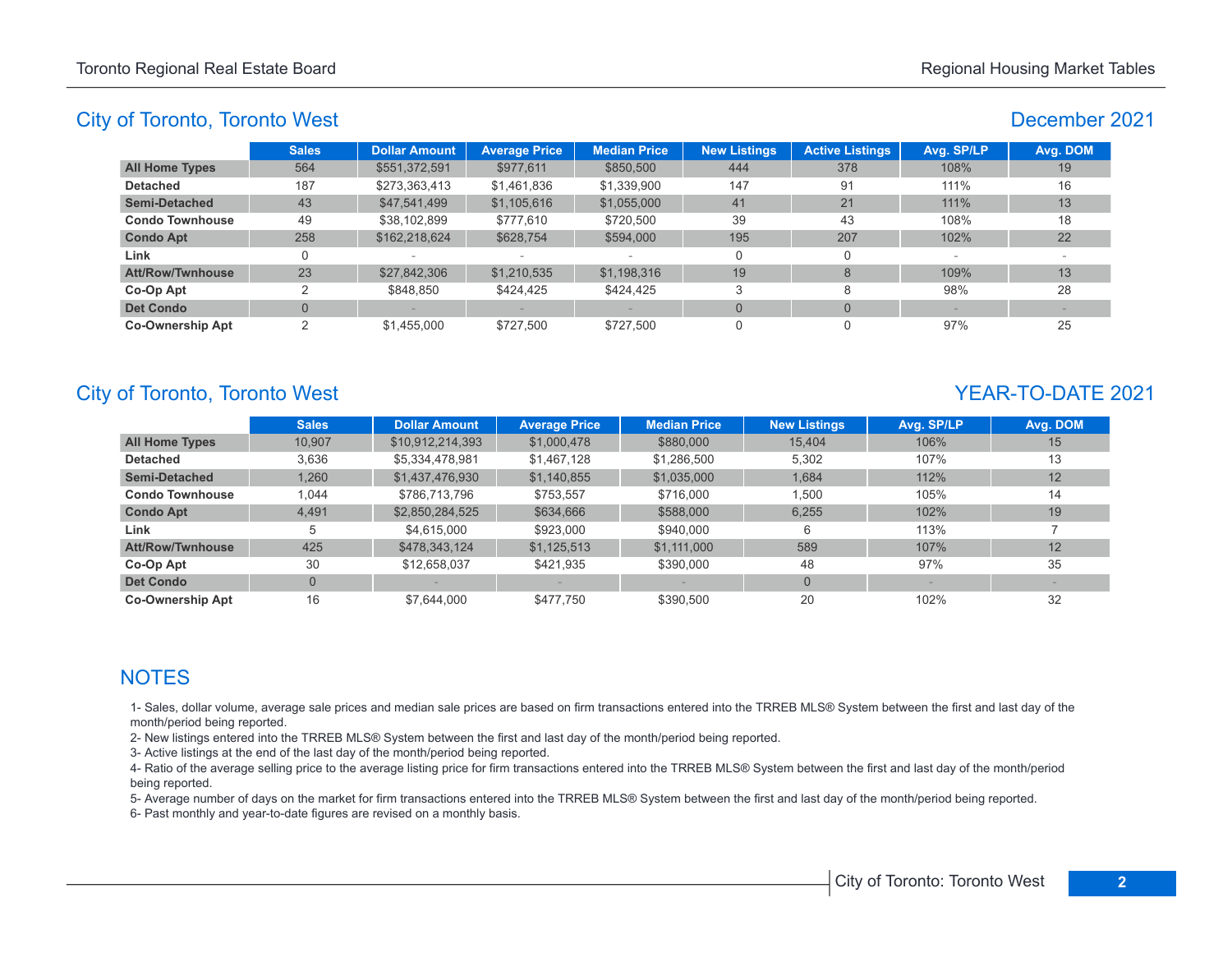#### December 2021

|                         | <b>Sales</b> | <b>Dollar Amount</b>     | <b>Average Price</b>     | <b>Median Price</b> | <b>New Listings</b> | <b>Active Listings</b> | Avg. SP/LP | Avg. DOM |
|-------------------------|--------------|--------------------------|--------------------------|---------------------|---------------------|------------------------|------------|----------|
| <b>All Home Types</b>   | 20           | \$21,896,716             | \$1,094,836              | \$997,500           | 17                  | 19                     | 106%       | 16       |
| <b>Detached</b>         | ◠            | \$5,208,000              | \$1,736,000              | \$1,658,000         |                     |                        | 102%       | 17       |
| Semi-Detached           |              | \$1,500,000              | \$1,500,000              | \$1,500,000         |                     |                        | 97%        | 50       |
| <b>Condo Townhouse</b>  |              | \$2,515,000              | \$1,257,500              | \$1,257,500         | 3                   |                        | 119%       |          |
| <b>Condo Apt</b>        | 10           | \$7,725,400              | \$772.540                | \$672,500           | 9                   |                        | 105%       | 16       |
| Link                    |              | $\sim$                   | $\overline{\phantom{a}}$ |                     |                     |                        | $\sim$     |          |
| <b>Att/Row/Twnhouse</b> |              | \$4,183,316              | \$1,394,439              | \$1,385,000         |                     |                        | 112%       | 11       |
| Co-Op Apt               |              | $\overline{\phantom{a}}$ | $\overline{\phantom{a}}$ |                     |                     |                        |            |          |
| <b>Det Condo</b>        |              |                          |                          |                     | $\Omega$            |                        |            |          |
| <b>Co-Ownership Apt</b> |              | \$765,000                | \$765,000                | \$765,000           | 0                   |                        | 97%        | 26       |

## City of Toronto, Toronto W01 YEAR-TO-DATE 2021

|                         | <b>Sales</b> | <b>Dollar Amount</b> | <b>Average Price</b>     | <b>Median Price</b>      | <b>New Listings</b> | Avg. SP/LP | Avg. DOM |
|-------------------------|--------------|----------------------|--------------------------|--------------------------|---------------------|------------|----------|
| <b>All Home Types</b>   | 645          | \$822,100,695        | \$1,274,575              | \$975,000                | 906                 | 109%       | 12       |
| <b>Detached</b>         | 144          | \$324.077.001        | \$2,250,535              | \$2,060,000              | 206                 | 107%       | 13       |
| <b>Semi-Detached</b>    | 108          | \$178,746,083        | \$1,655,056              | \$1,650,000              | 152                 | 119%       | 9        |
| <b>Condo Townhouse</b>  | 61           | \$50.911.916         | \$834.622                | \$800,000                | 73                  | 108%       | 11       |
| <b>Condo Apt</b>        | 307          | \$234,252,699        | \$763,038                | \$705,000                | 441                 | 104%       | 13       |
| Link                    |              |                      |                          |                          |                     |            |          |
| <b>Att/Row/Twnhouse</b> | 21           | \$31,252,996         | \$1,488,238              | \$1,385,000              | 27                  | 111%       | 14       |
| Co-Op Apt               | 0            |                      | $\overline{\phantom{a}}$ | $\overline{\phantom{a}}$ |                     | $\sim$     |          |
| <b>Det Condo</b>        | $\mathbf{0}$ |                      |                          |                          | $\Omega$            |            |          |
| <b>Co-Ownership Apt</b> |              | \$2.860,000          | \$715,000                | \$710,000                |                     | 108%       | 16       |

## **NOTES**

1- Sales, dollar volume, average sale prices and median sale prices are based on firm transactions entered into the TRREB MLS® System between the first and last day of the month/period being reported.

2- New listings entered into the TRREB MLS® System between the first and last day of the month/period being reported.

3- Active listings at the end of the last day of the month/period being reported.

4- Ratio of the average selling price to the average listing price for firm transactions entered into the TRREB MLS® System between the first and last day of the month/period being reported.

5- Average number of days on the market for firm transactions entered into the TRREB MLS® System between the first and last day of the month/period being reported.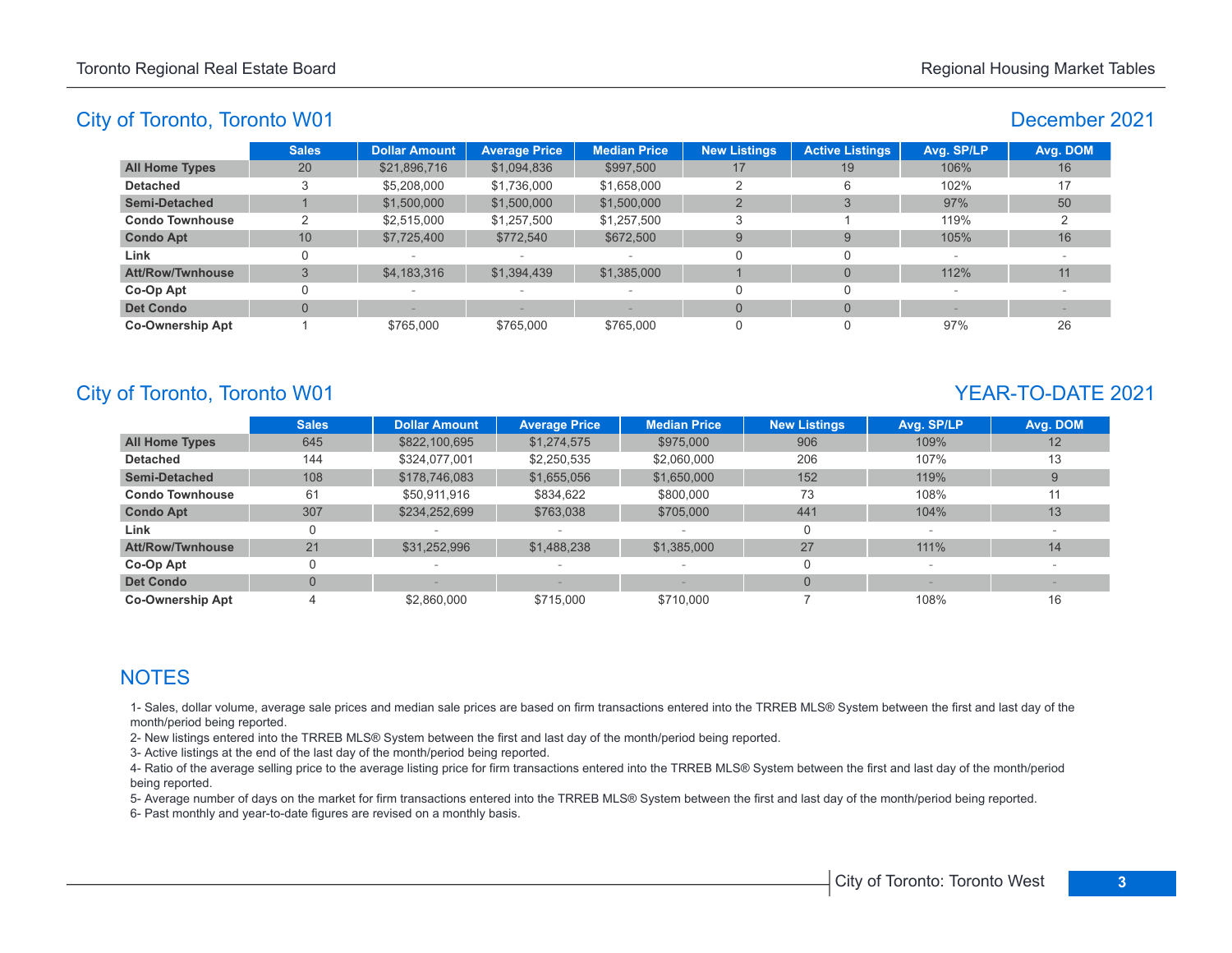#### December 2021

|                         | <b>Sales</b> | <b>Dollar Amount</b> | <b>Average Price</b> | <b>Median Price</b>             | <b>New Listings</b> | <b>Active Listings</b> | Avg. SP/LP | Avg. DOM |
|-------------------------|--------------|----------------------|----------------------|---------------------------------|---------------------|------------------------|------------|----------|
| <b>All Home Types</b>   | 41           | \$56,987,462         | \$1,389,938          | \$1,327,000                     | 28                  | 23                     | 111%       | 15       |
| <b>Detached</b>         | 20           | \$34,854,962         | \$1,742,748          | \$1,742,500                     |                     |                        | 109%       | 19       |
| <b>Semi-Detached</b>    | 8            | \$10,292,500         | \$1,286,563          | \$1,301,500                     | 9                   |                        | 118%       |          |
| <b>Condo Townhouse</b>  |              | \$4,300,500          | \$1,075,125          | \$1,004,500                     |                     | 4                      | 116%       | 15       |
| <b>Condo Apt</b>        | 6            | \$4,584,500          | \$764,083            | \$701.250                       |                     | 6                      | 106%       | 17       |
| Link                    |              |                      |                      | $\hspace{0.1mm}-\hspace{0.1mm}$ | $\Omega$            |                        | $\sim$     |          |
| <b>Att/Row/Twnhouse</b> | ⌒            | \$2,265,000          | \$1,132,500          | \$1,132,500                     |                     |                        | 119%       | 12       |
| Co-Op Apt               |              |                      | $\,$                 | $\overline{\phantom{a}}$        |                     |                        |            |          |
| <b>Det Condo</b>        | $\Omega$     |                      |                      |                                 | $\Omega$            |                        |            |          |
| <b>Co-Ownership Apt</b> |              | \$690,000            | \$690,000            | \$690,000                       | 0                   |                        | 96%        | 23       |

# City of Toronto, Toronto W02 YEAR-TO-DATE 2021

|                         | <b>Sales</b> | <b>Dollar Amount</b> | <b>Average Price</b> | <b>Median Price</b> | <b>New Listings</b> | Avg. SP/LP | Avg. DOM |
|-------------------------|--------------|----------------------|----------------------|---------------------|---------------------|------------|----------|
| <b>All Home Types</b>   | 1,033        | \$1,295,480,988      | \$1,254,096          | \$1,200,000         | 1.465               | 111%       | 10       |
| <b>Detached</b>         | 298          | \$525,155,330        | \$1,762,266          | \$1,702,000         | 424                 | 111%       | 11       |
| <b>Semi-Detached</b>    | 272          | \$364,058,478        | \$1,338,450          | \$1,311,017         | 378                 | 116%       | 9        |
| <b>Condo Townhouse</b>  | 112          | \$108,596,925        | \$969,615            | \$940,000           | 167                 | 110%       | 11       |
| <b>Condo Apt</b>        | 263          | \$189,753,613        | \$721,497            | \$669,000           | 380                 | 105%       | 12       |
| Link                    |              |                      |                      |                     | $\Omega$            |            |          |
| <b>Att/Row/Twnhouse</b> | 86           | \$106,798,642        | \$1.241.845          | \$1,233,500         | 114                 | 113%       | 10       |
| Co-Op Apt               |              | \$428,000            | \$428,000            | \$428,000           |                     | 95%        | 14       |
| <b>Det Condo</b>        | 0            |                      |                      |                     | $\Omega$            |            |          |
| <b>Co-Ownership Apt</b> |              | \$690,000            | \$690,000            | \$690,000           |                     | 96%        | 23       |

## **NOTES**

1- Sales, dollar volume, average sale prices and median sale prices are based on firm transactions entered into the TRREB MLS® System between the first and last day of the month/period being reported.

2- New listings entered into the TRREB MLS® System between the first and last day of the month/period being reported.

3- Active listings at the end of the last day of the month/period being reported.

4- Ratio of the average selling price to the average listing price for firm transactions entered into the TRREB MLS® System between the first and last day of the month/period being reported.

5- Average number of days on the market for firm transactions entered into the TRREB MLS® System between the first and last day of the month/period being reported.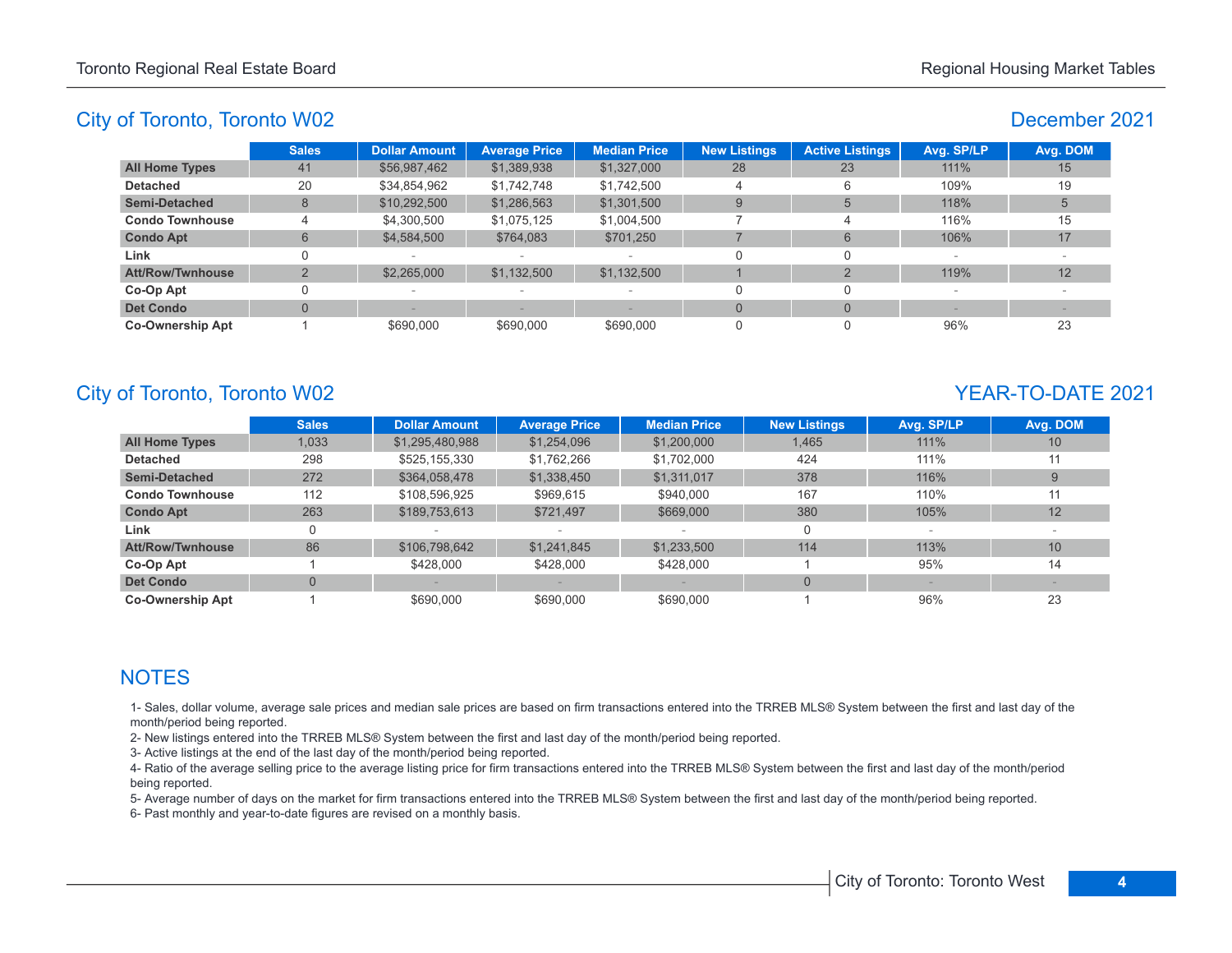#### December 2021

|                         | <b>Sales</b> | <b>Dollar Amount</b>     | <b>Average Price</b>     | <b>Median Price</b>             | <b>New Listings</b> | <b>Active Listings</b> | Avg. SP/LP | Avg. DOM |
|-------------------------|--------------|--------------------------|--------------------------|---------------------------------|---------------------|------------------------|------------|----------|
| <b>All Home Types</b>   | 47           | \$45,435,249             | \$966,707                | \$920,000                       | 28                  | 17                     | 108%       | 22       |
| <b>Detached</b>         | 21           | \$24,975,000             | \$1,189,286              | \$1,150,000                     | 12                  |                        | 109%       | 24       |
| <b>Semi-Detached</b>    | 6            | \$5,936,499              | \$989,417                | \$975,000                       |                     | $\overline{5}$         | 113%       | 16       |
| <b>Condo Townhouse</b>  | 8            | \$6,093,500              | \$761,688                | \$735,000                       | 4                   |                        | 105%       | 24       |
| <b>Condo Apt</b>        | 10           | \$6,557,750              | \$655,775                | \$682,500                       | $\overline{4}$      |                        | 102%       | 22       |
| Link                    |              |                          | $\,$                     | $\hspace{0.1mm}-\hspace{0.1mm}$ | $\Omega$            |                        |            |          |
| <b>Att/Row/Twnhouse</b> | $\Omega$     | \$1,872,500              | \$936,250                | \$936,250                       |                     |                        | 112%       | 17       |
| Co-Op Apt               |              | $\sim$                   | $\sim$                   | $\overline{\phantom{a}}$        |                     |                        | $\sim$     |          |
| <b>Det Condo</b>        |              |                          |                          |                                 |                     |                        |            |          |
| <b>Co-Ownership Apt</b> |              | $\overline{\phantom{a}}$ | $\overline{\phantom{a}}$ | $\sim$                          |                     |                        |            |          |

# City of Toronto, Toronto W03 YEAR-TO-DATE 2021

|                         | <b>Sales</b> | <b>Dollar Amount</b> | <b>Average Price</b>     | <b>Median Price</b> | <b>New Listings</b> | Avg. SP/LP | Avg. DOM |
|-------------------------|--------------|----------------------|--------------------------|---------------------|---------------------|------------|----------|
| <b>All Home Types</b>   | 780          | \$784,772,040        | \$1,006,118              | \$975,000           | 1,151               | 110%       | 14       |
| <b>Detached</b>         | 380          | \$408,832,045        | \$1.075.874              | \$1,000,500         | 578                 | 110%       | 13       |
| <b>Semi-Detached</b>    | 257          | \$277,901,489        | \$1,081,329              | \$1,050,000         | 378                 | 114%       | 12       |
| <b>Condo Townhouse</b>  | 33           | \$24,601,752         | \$745.508                | \$760,000           | 55                  | 103%       | 13       |
| <b>Condo Apt</b>        | 91           | \$55,683,754         | \$611,909                | \$610,000           | 110                 | 101%       | 23       |
| Link                    | 0            |                      |                          |                     | 0                   |            |          |
| <b>Att/Row/Twnhouse</b> | 19           | \$17,753,000         | \$934,368                | \$950,000           | 30                  | 112%       | 13       |
| Co-Op Apt               |              |                      |                          |                     | 0                   |            |          |
| <b>Det Condo</b>        | $\Omega$     |                      |                          |                     | $\Omega$            |            |          |
| <b>Co-Ownership Apt</b> |              |                      | $\overline{\phantom{a}}$ |                     |                     |            |          |

## **NOTES**

1- Sales, dollar volume, average sale prices and median sale prices are based on firm transactions entered into the TRREB MLS® System between the first and last day of the month/period being reported.

2- New listings entered into the TRREB MLS® System between the first and last day of the month/period being reported.

3- Active listings at the end of the last day of the month/period being reported.

4- Ratio of the average selling price to the average listing price for firm transactions entered into the TRREB MLS® System between the first and last day of the month/period being reported.

5- Average number of days on the market for firm transactions entered into the TRREB MLS® System between the first and last day of the month/period being reported.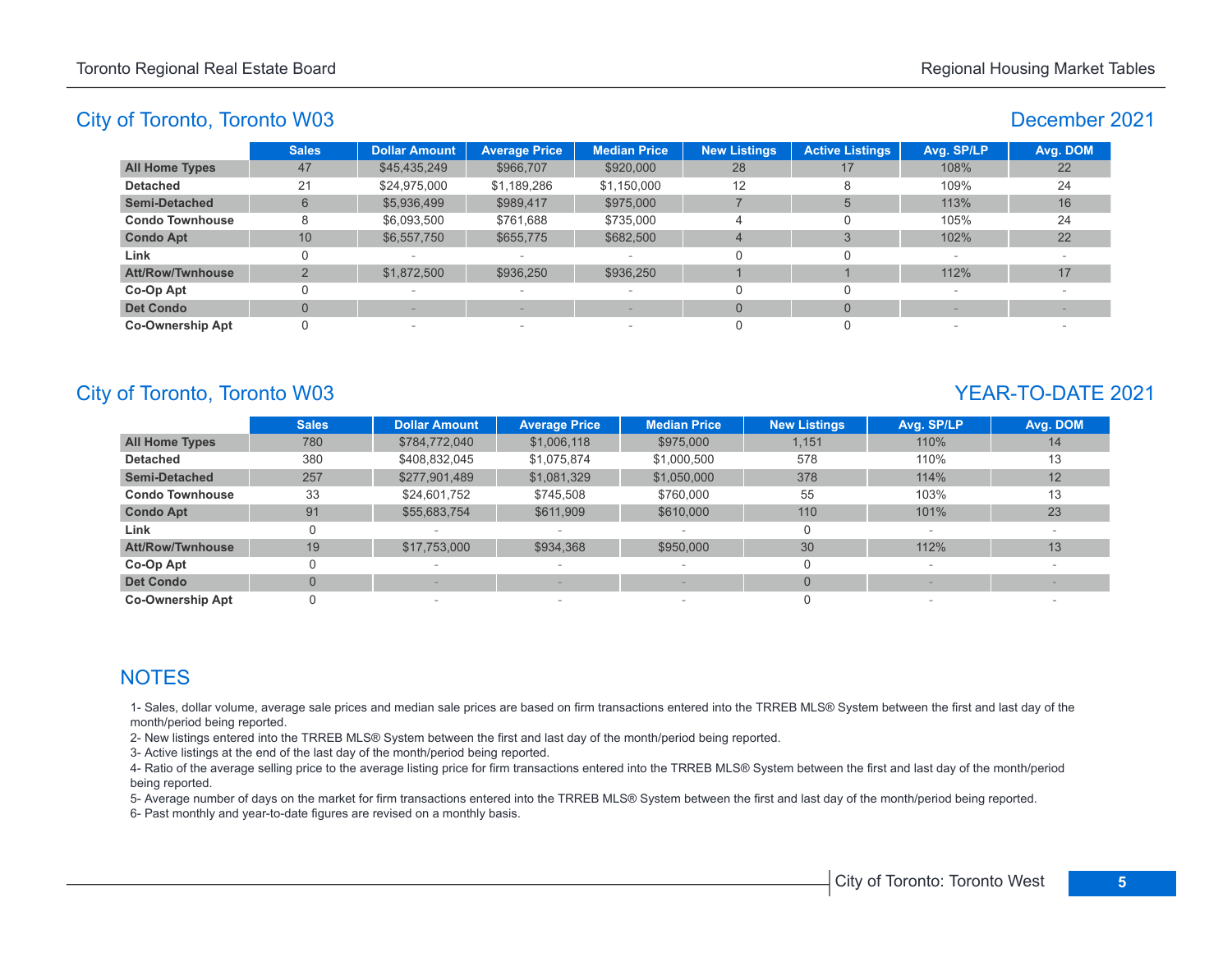## December 2021

|                         | <b>Sales</b> | <b>Dollar Amount</b> | <b>Average Price</b>            | <b>Median Price</b>      | <b>New Listings</b> | <b>Active Listings</b> | Avg. SP/LP | Avg. DOM |
|-------------------------|--------------|----------------------|---------------------------------|--------------------------|---------------------|------------------------|------------|----------|
| <b>All Home Types</b>   | 66           | \$58,729,188         | \$889,836                       | \$775,000                | 49                  | 49                     | 107%       | 22       |
| <b>Detached</b>         | 28           | \$34,988,000         | \$1,249,571                     | \$1,228,500              | 22                  | 19                     | 111%       | 20       |
| <b>Semi-Detached</b>    | 3            | \$3,295,000          | \$1,098,333                     | \$965,000                |                     | $\Omega$               | 112%       | 19       |
| <b>Condo Townhouse</b>  |              | \$1,176,000          | \$588,000                       | \$588,000                | っ                   | 6                      | 101%       |          |
| <b>Condo Apt</b>        | 32           | \$18,460,188         | \$576,881                       | \$579,250                | 22                  | 24                     | 101%       | 25       |
| Link                    |              |                      |                                 | $\overline{\phantom{a}}$ |                     | $\Omega$               |            |          |
| <b>Att/Row/Twnhouse</b> |              | \$810,000            | \$810,000                       | \$810,000                |                     | $\Omega$               | 101%       |          |
| Co-Op Apt               |              | $\sim$               | $\hspace{0.1mm}-\hspace{0.1mm}$ | $\overline{\phantom{a}}$ |                     |                        |            |          |
| <b>Det Condo</b>        |              |                      |                                 |                          |                     | $\Omega$               |            |          |
| <b>Co-Ownership Apt</b> |              |                      | $\sim$                          | $\sim$                   |                     |                        |            |          |

# City of Toronto, Toronto W04 YEAR-TO-DATE 2021

|                         | <b>Sales</b>   | <b>Dollar Amount</b> | <b>Average Price</b> | <b>Median Price</b> | <b>New Listings</b> | Avg. SP/LP | Avg. DOM |
|-------------------------|----------------|----------------------|----------------------|---------------------|---------------------|------------|----------|
| <b>All Home Types</b>   | 1,099          | \$962,808,664        | \$876,077            | \$815,000           | 1.655               | 106%       | 17       |
| <b>Detached</b>         | 499            | \$597,298,473        | \$1,196,991          | \$1,125,000         | 804                 | 107%       | 14       |
| <b>Semi-Detached</b>    | 42             | \$42,311,277         | \$1,007,411          | \$952,889           | 66                  | 108%       | 14       |
| <b>Condo Townhouse</b>  | 112            | \$76,255,914         | \$680,856            | \$675,000           | 178                 | 104%       | 16       |
| <b>Condo Apt</b>        | 421            | \$224,144,864        | \$532,411            | \$530,000           | 576                 | 102%       | 23       |
| Link                    | 0              |                      |                      |                     |                     |            |          |
| <b>Att/Row/Twnhouse</b> | 24             | \$22,078,136         | \$919,922            | \$881.250           | 31                  | 107%       | 15       |
| Co-Op Apt               |                | \$720,000            | \$720,000            | \$720,000           | $\Omega$            | 97%        | 72       |
| <b>Det Condo</b>        | $\overline{0}$ |                      |                      |                     | $\Omega$            |            |          |
| <b>Co-Ownership Apt</b> | 0              |                      | -                    |                     |                     |            |          |

## **NOTES**

1- Sales, dollar volume, average sale prices and median sale prices are based on firm transactions entered into the TRREB MLS® System between the first and last day of the month/period being reported.

2- New listings entered into the TRREB MLS® System between the first and last day of the month/period being reported.

3- Active listings at the end of the last day of the month/period being reported.

4- Ratio of the average selling price to the average listing price for firm transactions entered into the TRREB MLS® System between the first and last day of the month/period being reported.

5- Average number of days on the market for firm transactions entered into the TRREB MLS® System between the first and last day of the month/period being reported.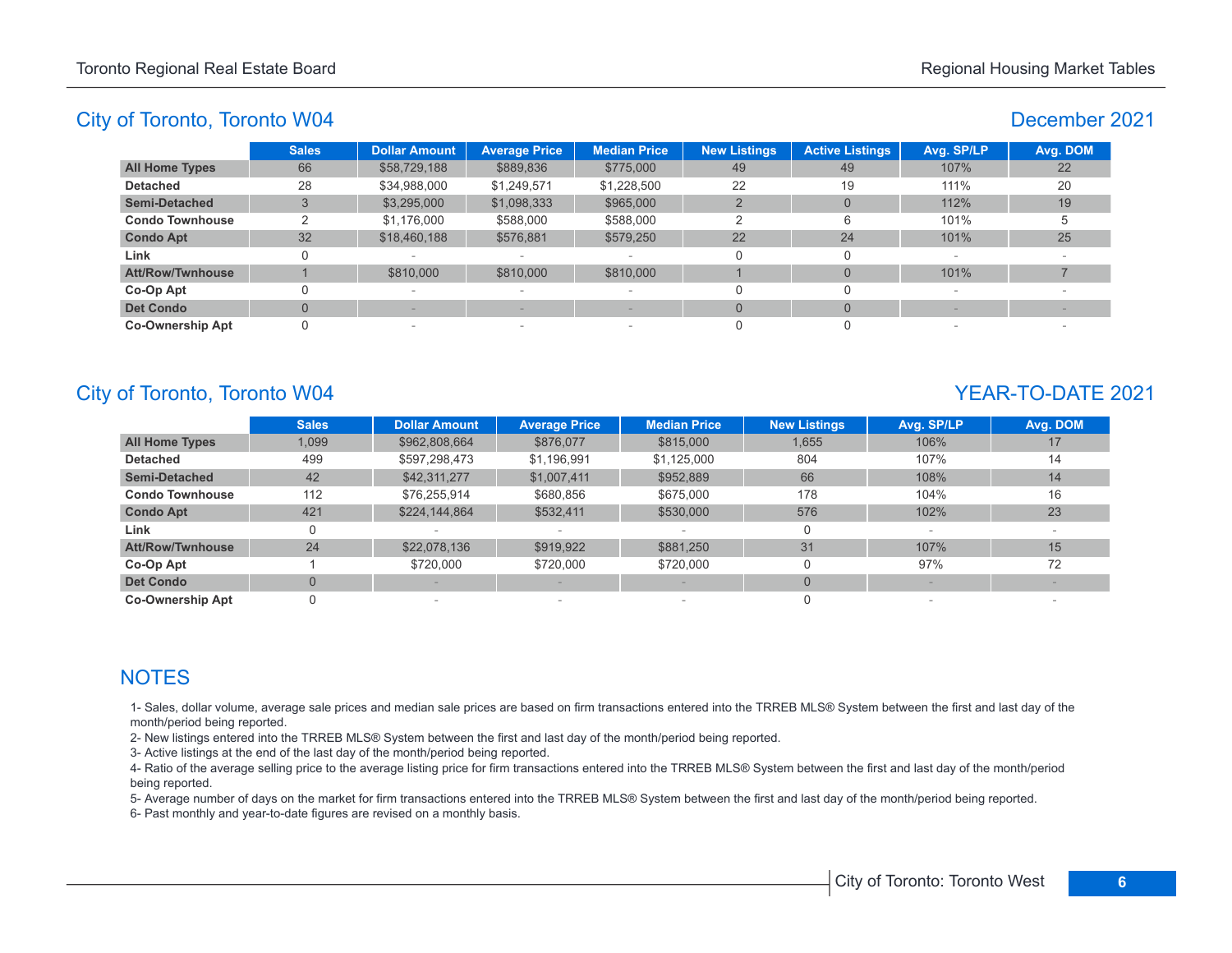### December 2021

|                         | <b>Sales</b> | <b>Dollar Amount</b> | <b>Average Price</b>            | <b>Median Price</b>      | <b>New Listings</b> | <b>Active Listings</b> | Avg. SP/LP | Avg. DOM |
|-------------------------|--------------|----------------------|---------------------------------|--------------------------|---------------------|------------------------|------------|----------|
| <b>All Home Types</b>   | 98           | \$86,333,590         | \$880,955                       | \$917,500                | 76                  | 54                     | 108%       | 18       |
| <b>Detached</b>         | 22           | \$31,441,900         | \$1,429,177                     | \$1,325,000              | 21                  | 10                     | 114%       | 16       |
| <b>Semi-Detached</b>    | 23           | \$23,797,500         | \$1,034,674                     | \$1,050,000              | 18                  | $\overline{4}$         | 109%       | 11       |
| <b>Condo Townhouse</b>  | 18           | \$10,656,500         | \$592,028                       | \$643,000                |                     |                        | 103%       | 27       |
| <b>Condo Apt</b>        | 30           | \$14,786,100         | \$492,870                       | \$547,500                | 24                  | 29                     | 102%       | 21       |
| Link                    |              |                      | $\sim$                          | $\overline{\phantom{a}}$ |                     |                        | $\sim$     |          |
| Att/Row/Twnhouse        | 5            | \$5,651,590          | \$1,130,318                     | \$1,000,100              | 6                   | 4                      | 107%       | 11       |
| Co-Op Apt               |              | $\sim$               | $\overline{\phantom{a}}$        | $\overline{\phantom{a}}$ |                     |                        |            |          |
| <b>Det Condo</b>        |              |                      |                                 |                          |                     | $\Omega$               |            |          |
| <b>Co-Ownership Apt</b> |              | $\sim$               | $\hspace{0.1mm}-\hspace{0.1mm}$ | $\overline{\phantom{a}}$ |                     |                        |            |          |

# City of Toronto, Toronto W05 YEAR-TO-DATE 2021

|                         | <b>Sales</b>   | <b>Dollar Amount</b> | <b>Average Price</b> | <b>Median Price</b> | <b>New Listings</b> | Avg. SP/LP | Avg. DOM |
|-------------------------|----------------|----------------------|----------------------|---------------------|---------------------|------------|----------|
| <b>All Home Types</b>   | 1,496          | \$1,246,072,955      | \$832,936            | \$860,500           | 2.064               | 105%       | 16       |
| <b>Detached</b>         | 336            | \$406,805,305        | \$1,210,730          | \$1,170,000         | 494                 | 108%       | 14       |
| <b>Semi-Detached</b>    | 418            | \$397,096,276        | \$949,991            | \$950,000           | 508                 | 106%       | 13       |
| <b>Condo Townhouse</b>  | 287            | \$175,517,945        | \$611.561            | \$620,000           | 392                 | 104%       | 16       |
| <b>Condo Apt</b>        | 346            | \$166,762,483        | \$481,972            | \$490,000           | 505                 | 100%       | 21       |
| Link                    |                | \$940,000            | \$940,000            | \$940,000           |                     | 111%       |          |
| <b>Att/Row/Twnhouse</b> | 100            | \$96,321,946         | \$963,219            | \$899,500           | 155                 | 102%       | 19       |
| Co-Op Apt               | 0              |                      | -                    |                     |                     |            |          |
| <b>Det Condo</b>        | $\overline{0}$ |                      |                      |                     | $\Omega$            |            |          |
| <b>Co-Ownership Apt</b> | 8              | \$2,629,000          | \$328.625            | \$340,000           | 9                   | 96%        | 37       |

## **NOTES**

1- Sales, dollar volume, average sale prices and median sale prices are based on firm transactions entered into the TRREB MLS® System between the first and last day of the month/period being reported.

2- New listings entered into the TRREB MLS® System between the first and last day of the month/period being reported.

3- Active listings at the end of the last day of the month/period being reported.

4- Ratio of the average selling price to the average listing price for firm transactions entered into the TRREB MLS® System between the first and last day of the month/period being reported.

5- Average number of days on the market for firm transactions entered into the TRREB MLS® System between the first and last day of the month/period being reported.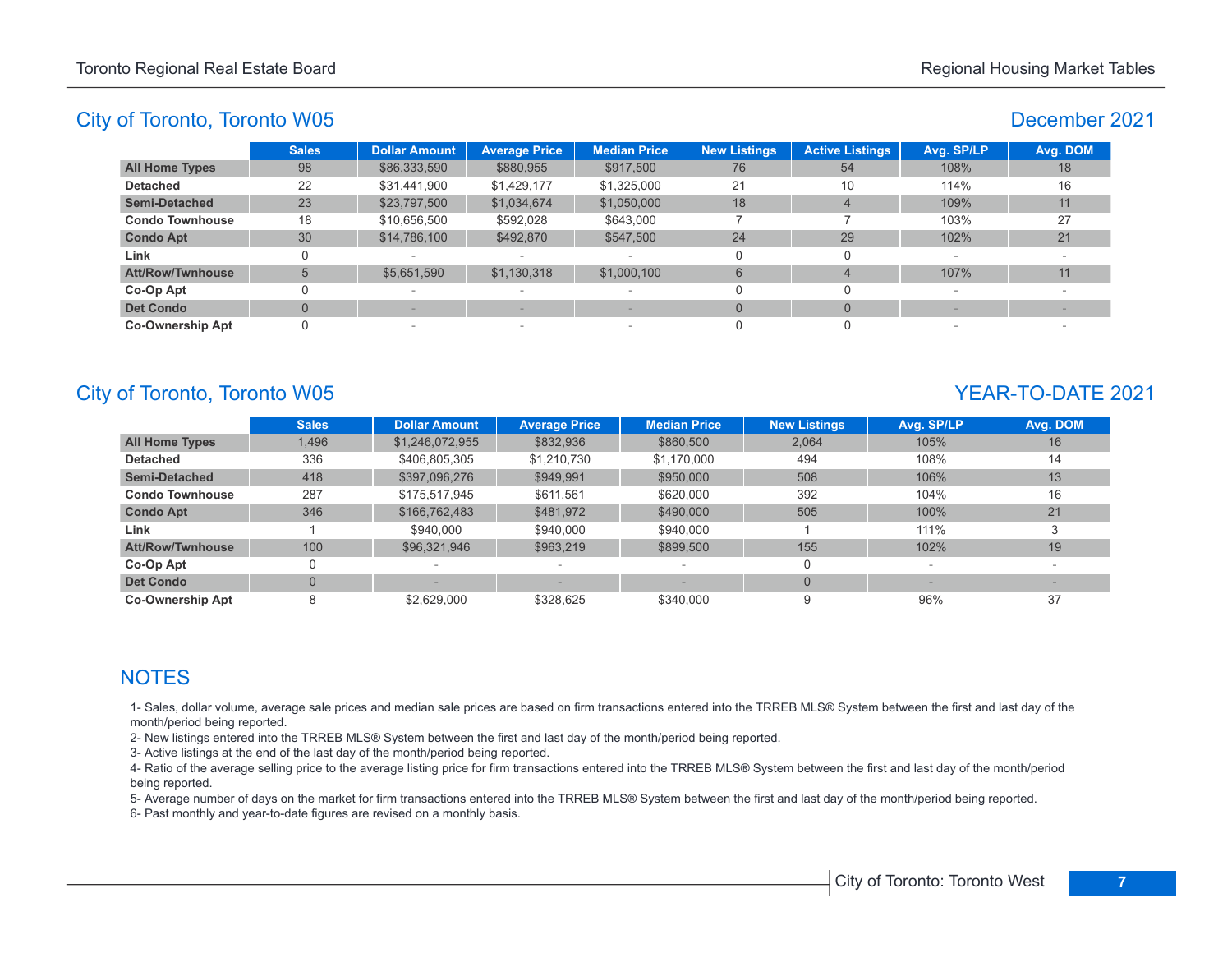### December 2021

|                         | <b>Sales</b>             | Dollar Amount   | <b>Average Price</b> | <b>Median Price</b>      | <b>New Listings</b> | <b>Active Listings</b> | Avg. SP/LP | Avg. DOM |
|-------------------------|--------------------------|-----------------|----------------------|--------------------------|---------------------|------------------------|------------|----------|
| <b>All Home Types</b>   | 97                       | \$87,344,742    | \$900,461            | \$755,000                | 82                  | 106                    | 103%       | 23       |
| <b>Detached</b>         | 18                       | \$27,037,790    | \$1,502,099          | \$1,505,295              | 13                  | 6                      | 106%       | 22       |
| <b>Semi-Detached</b>    |                          | \$1,550,000     | \$1,550,000          | \$1,550,000              | $\Omega$            |                        | 97%        | 56       |
| <b>Condo Townhouse</b>  | 8                        | \$7.561.399     | \$945,175            | \$934,950                | 5                   | 11                     | 109%       | 15       |
| <b>Condo Apt</b>        | 67                       | \$48,580,553    | \$725,083            | \$646.888                | 60                  | 83                     | 101%       | 24       |
| Link                    |                          |                 |                      |                          |                     |                        |            |          |
| <b>Att/Row/Twnhouse</b> | $\overline{\phantom{0}}$ | \$2,230,000     | \$1,115,000          | \$1,115,000              |                     | $\Omega$               | 109%       |          |
| Co-Op Apt               |                          | \$385,000       | \$385,000            | \$385,000                |                     | 5                      | 96%        | 46       |
| <b>Det Condo</b>        |                          |                 |                      |                          | $\Omega$            | $\Omega$               |            |          |
| <b>Co-Ownership Apt</b> | ი                        | $\qquad \qquad$ | -                    | $\overline{\phantom{a}}$ |                     |                        |            |          |

# City of Toronto, Toronto W06 YEAR-TO-DATE 2021

|                         | <b>Sales</b>   | <b>Dollar Amount</b> | <b>Average Price</b> | <b>Median Price</b> | <b>New Listings</b> | Avg. SP/LP | Avg. DOM |
|-------------------------|----------------|----------------------|----------------------|---------------------|---------------------|------------|----------|
| <b>All Home Types</b>   | 1,955          | \$1,786,504,731      | \$913.813            | \$800,000           | 2.902               | 104%       | 17       |
| <b>Detached</b>         | 413            | \$570,071,421        | \$1,380,318          | \$1,285,000         | 613                 | 105%       | 12       |
| <b>Semi-Detached</b>    | 75             | \$90,869,588         | \$1,211,595          | \$1,205,000         | 86                  | 107%       | 16       |
| <b>Condo Townhouse</b>  | 157            | \$139,280,423        | \$887.136            | \$890,000           | 235                 | 104%       | 13       |
| <b>Condo Apt</b>        | 1,221          | \$898,458,140        | \$735,838            | \$665,500           | 1,848               | 102%       | 19       |
| Link                    | 0              |                      |                      |                     | 0                   |            |          |
| <b>Att/Row/Twnhouse</b> | 72             | \$80,676,371         | \$1,120,505          | \$1,160,000         | 89                  | 106%       | 9        |
| Co-Op Apt               | 15             | \$6,098,788          | \$406.586            | \$355,900           | 29                  | 97%        | 38       |
| <b>Det Condo</b>        | $\overline{0}$ |                      |                      |                     | $\Omega$            |            |          |
| <b>Co-Ownership Apt</b> | ົ              | \$1.050.000          | \$525,000            | \$525,000           |                     | 110%       | 18       |

## **NOTES**

1- Sales, dollar volume, average sale prices and median sale prices are based on firm transactions entered into the TRREB MLS® System between the first and last day of the month/period being reported.

2- New listings entered into the TRREB MLS® System between the first and last day of the month/period being reported.

3- Active listings at the end of the last day of the month/period being reported.

4- Ratio of the average selling price to the average listing price for firm transactions entered into the TRREB MLS® System between the first and last day of the month/period being reported.

5- Average number of days on the market for firm transactions entered into the TRREB MLS® System between the first and last day of the month/period being reported.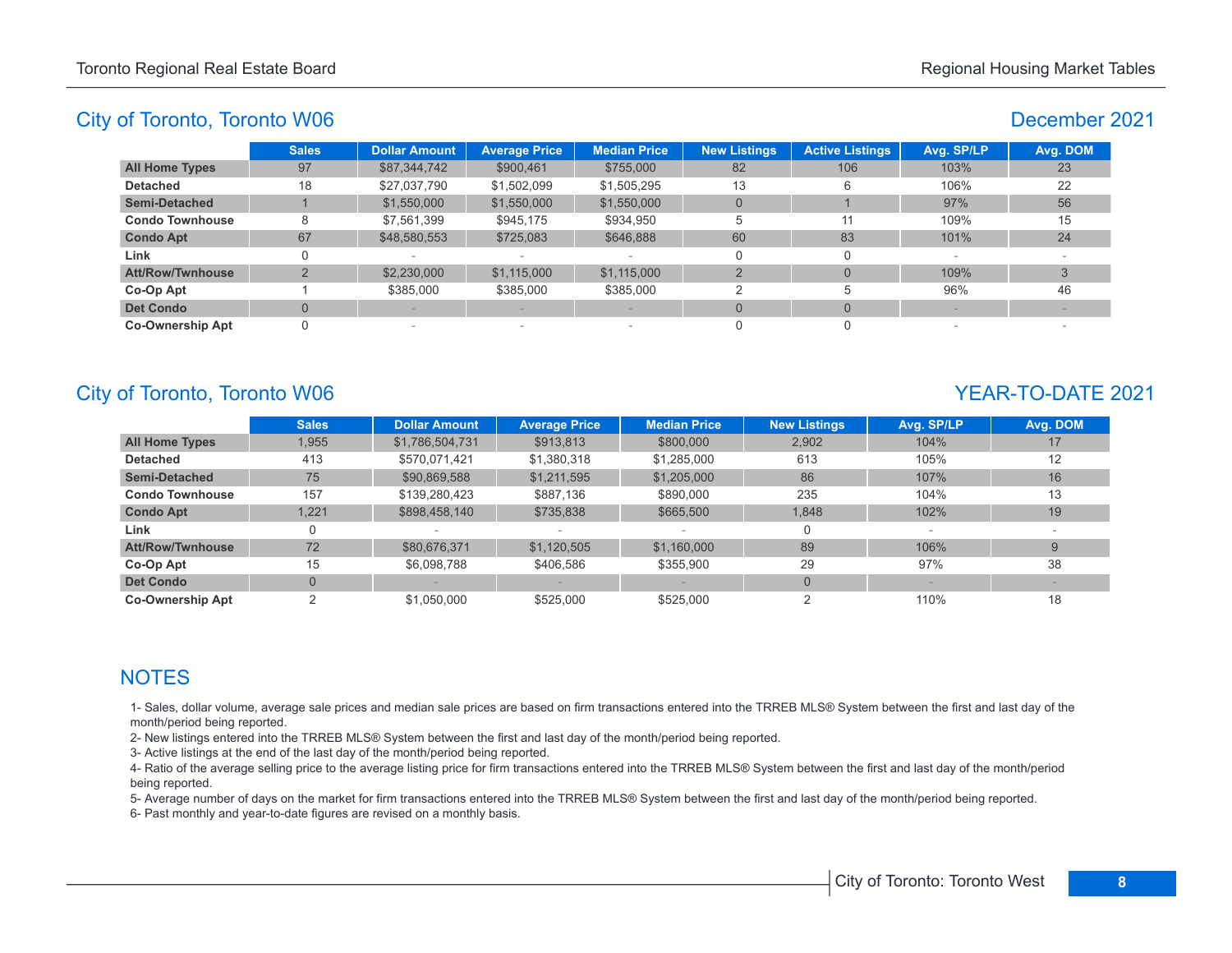#### December 2021

|                         | <b>Sales</b> | <b>Dollar Amount</b>     | <b>Average Price</b>            | <b>Median Price</b>      | <b>New Listings</b> | <b>Active Listings</b> | Avg. SP/LP | Avg. DOM |
|-------------------------|--------------|--------------------------|---------------------------------|--------------------------|---------------------|------------------------|------------|----------|
| <b>All Home Types</b>   | 17           | \$25,420,444             | \$1,495,320                     | \$1,420,000              | 14                  |                        | 106%       | 19       |
| <b>Detached</b>         |              | \$19,181,644             | \$1,743,786                     | \$1,550,123              |                     |                        | 105%       | 16       |
| <b>Semi-Detached</b>    |              |                          |                                 | $\sim$                   |                     |                        |            |          |
| <b>Condo Townhouse</b>  |              | $\sim$                   |                                 | $\overline{\phantom{a}}$ |                     |                        |            |          |
| <b>Condo Apt</b>        |              | \$2,368,900              | \$789,633                       | \$824,900                | $\overline{4}$      |                        | 101%       | 22       |
| Link                    |              | $\overline{\phantom{a}}$ |                                 | $\overline{\phantom{a}}$ | -0                  |                        |            |          |
| <b>Att/Row/Twnhouse</b> |              | \$3,869,900              | \$1,289,967                     | \$1,400,000              |                     |                        | 116%       | 29       |
| Co-Op Apt               |              | $\sim$                   | $\hspace{0.1mm}-\hspace{0.1mm}$ | $\overline{\phantom{a}}$ |                     |                        |            |          |
| <b>Det Condo</b>        |              |                          |                                 |                          | $\Omega$            |                        |            |          |
| <b>Co-Ownership Apt</b> |              | $\overline{\phantom{a}}$ | $\sim$                          | $\overline{\phantom{a}}$ |                     |                        |            |          |

# City of Toronto, Toronto W07 News 2021

|                         | <b>Sales</b>   | <b>Dollar Amount</b> | <b>Average Price</b> | <b>Median Price</b> | <b>New Listings</b> | Avg. SP/LP | Avg. DOM |
|-------------------------|----------------|----------------------|----------------------|---------------------|---------------------|------------|----------|
| <b>All Home Types</b>   | 307            | \$490,242,658        | \$1,596,882          | \$1,450,000         | 435                 | 107%       | 13       |
| <b>Detached</b>         | 226            | \$414,613,049        | \$1,834,571          | \$1,651,944         | 301                 | 107%       | 12       |
| <b>Semi-Detached</b>    | 5              | \$5,200,999          | \$1,040,200          | \$1,056,000         | $6^{\circ}$         | 113%       | 6        |
| <b>Condo Townhouse</b>  |                | \$1,170,000          | \$1,170,000          | \$1,170,000         | 3                   | 123%       |          |
| <b>Condo Apt</b>        | 47             | \$35,650,612         | \$758,524            | \$658,000           | 85                  | 101%       | 21       |
| Link                    | 0              |                      |                      |                     |                     |            |          |
| <b>Att/Row/Twnhouse</b> | 26             | \$32,688,998         | \$1,257,269          | \$1,302,500         | 38                  | 111%       | 8        |
| Co-Op Apt               | ◠              | \$919,000            | \$459,500            | \$459,500           |                     | 100%       | 28       |
| <b>Det Condo</b>        | $\overline{0}$ |                      |                      |                     | $\Omega$            |            |          |
| <b>Co-Ownership Apt</b> | 0              |                      |                      |                     |                     |            |          |

## **NOTES**

1- Sales, dollar volume, average sale prices and median sale prices are based on firm transactions entered into the TRREB MLS® System between the first and last day of the month/period being reported.

2- New listings entered into the TRREB MLS® System between the first and last day of the month/period being reported.

3- Active listings at the end of the last day of the month/period being reported.

4- Ratio of the average selling price to the average listing price for firm transactions entered into the TRREB MLS® System between the first and last day of the month/period being reported.

5- Average number of days on the market for firm transactions entered into the TRREB MLS® System between the first and last day of the month/period being reported.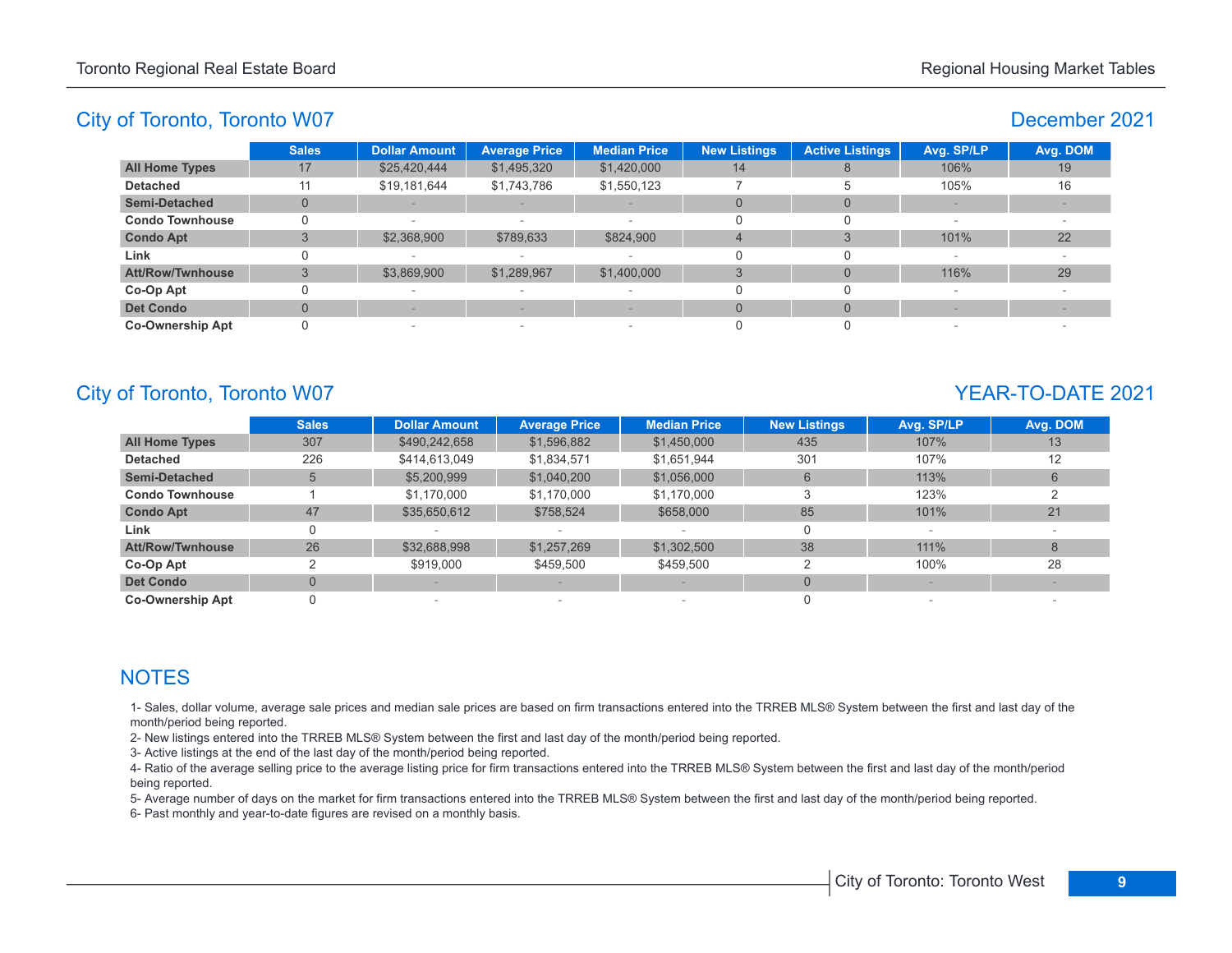## December 2021

|                         | <b>Sales</b> | <b>Dollar Amount</b> | <b>Average Price</b>            | <b>Median Price</b>      | <b>New Listings</b> | <b>Active Listings</b> | Avg. SP/LP               | Avg. DOM        |
|-------------------------|--------------|----------------------|---------------------------------|--------------------------|---------------------|------------------------|--------------------------|-----------------|
| <b>All Home Types</b>   | 87           | \$90,885,880         | \$1,044,665                     | \$690,000                | 74                  | 54                     | 107%                     | 17              |
| <b>Detached</b>         | 24           | \$45,563,630         | \$1,898,485                     | \$1,575,000              | 22                  | 15                     | 112%                     | 10              |
| <b>Semi-Detached</b>    | $\Omega$     |                      |                                 |                          |                     |                        |                          |                 |
| <b>Condo Townhouse</b>  |              | \$3,100,000          | \$1,033,333                     | \$920,000                | 8                   | 10                     | 113%                     |                 |
| <b>Condo Apt</b>        | 55           | \$35,723,400         | \$649,516                       | \$617,500                | 38                  | 24                     | 101%                     | 22              |
| Link                    |              |                      |                                 | $\overline{\phantom{a}}$ |                     | 0                      | $\overline{\phantom{a}}$ |                 |
| <b>Att/Row/Twnhouse</b> |              | \$6,035,000          | \$1,508,750                     | \$1,524,000              | $\overline{4}$      |                        | 101%                     | 10 <sup>1</sup> |
| Co-Op Apt               |              | \$463.850            | \$463.850                       | \$463,850                |                     |                        | 99%                      | 10              |
| <b>Det Condo</b>        | $\Omega$     |                      |                                 |                          | $\Omega$            | $\Omega$               |                          |                 |
| <b>Co-Ownership Apt</b> |              |                      | $\hspace{0.1mm}-\hspace{0.1mm}$ | $\overline{\phantom{a}}$ |                     | 0                      |                          |                 |

# City of Toronto, Toronto W08 YEAR-TO-DATE 2021

|                         | <b>Sales</b>   | <b>Dollar Amount</b> | <b>Average Price</b>     | <b>Median Price</b> | <b>New Listings</b> | Avg. SP/LP | Avg. DOM |
|-------------------------|----------------|----------------------|--------------------------|---------------------|---------------------|------------|----------|
| <b>All Home Types</b>   | 2,091          | \$2,276,299,383      | \$1,088,618              | \$718,000           | 2,746               | 104%       | 16       |
| <b>Detached</b>         | 704            | \$1,337,451,435      | \$1,899,789              | \$1,637,500         | 974                 | 106%       | 13       |
| <b>Semi-Detached</b>    | 30             | \$31,283,499         | \$1,042,783              | \$1,017,000         | 43                  | 110%       | 6        |
| <b>Condo Townhouse</b>  | 149            | \$120,222,403        | \$806,862                | \$775,000           | 224                 | 105%       | 15       |
| <b>Condo Apt</b>        | 1,154          | \$724,339,162        | \$627,677                | \$585,000           | 1.434               | 101%       | 19       |
| Link                    | 0              |                      |                          |                     |                     |            |          |
| <b>Att/Row/Twnhouse</b> | 44             | \$58,875,635         | \$1,338,083              | \$1,315,000         | 57                  | 108%       | 8        |
| Co-Op Apt               | 10             | \$4,127,249          | \$412.725                | \$418,500           | 14                  | 97%        | 33       |
| <b>Det Condo</b>        | $\overline{0}$ |                      |                          |                     | $\Omega$            |            |          |
| <b>Co-Ownership Apt</b> |                |                      | $\overline{\phantom{a}}$ |                     |                     |            |          |

## **NOTES**

1- Sales, dollar volume, average sale prices and median sale prices are based on firm transactions entered into the TRREB MLS® System between the first and last day of the month/period being reported.

2- New listings entered into the TRREB MLS® System between the first and last day of the month/period being reported.

3- Active listings at the end of the last day of the month/period being reported.

4- Ratio of the average selling price to the average listing price for firm transactions entered into the TRREB MLS® System between the first and last day of the month/period being reported.

5- Average number of days on the market for firm transactions entered into the TRREB MLS® System between the first and last day of the month/period being reported.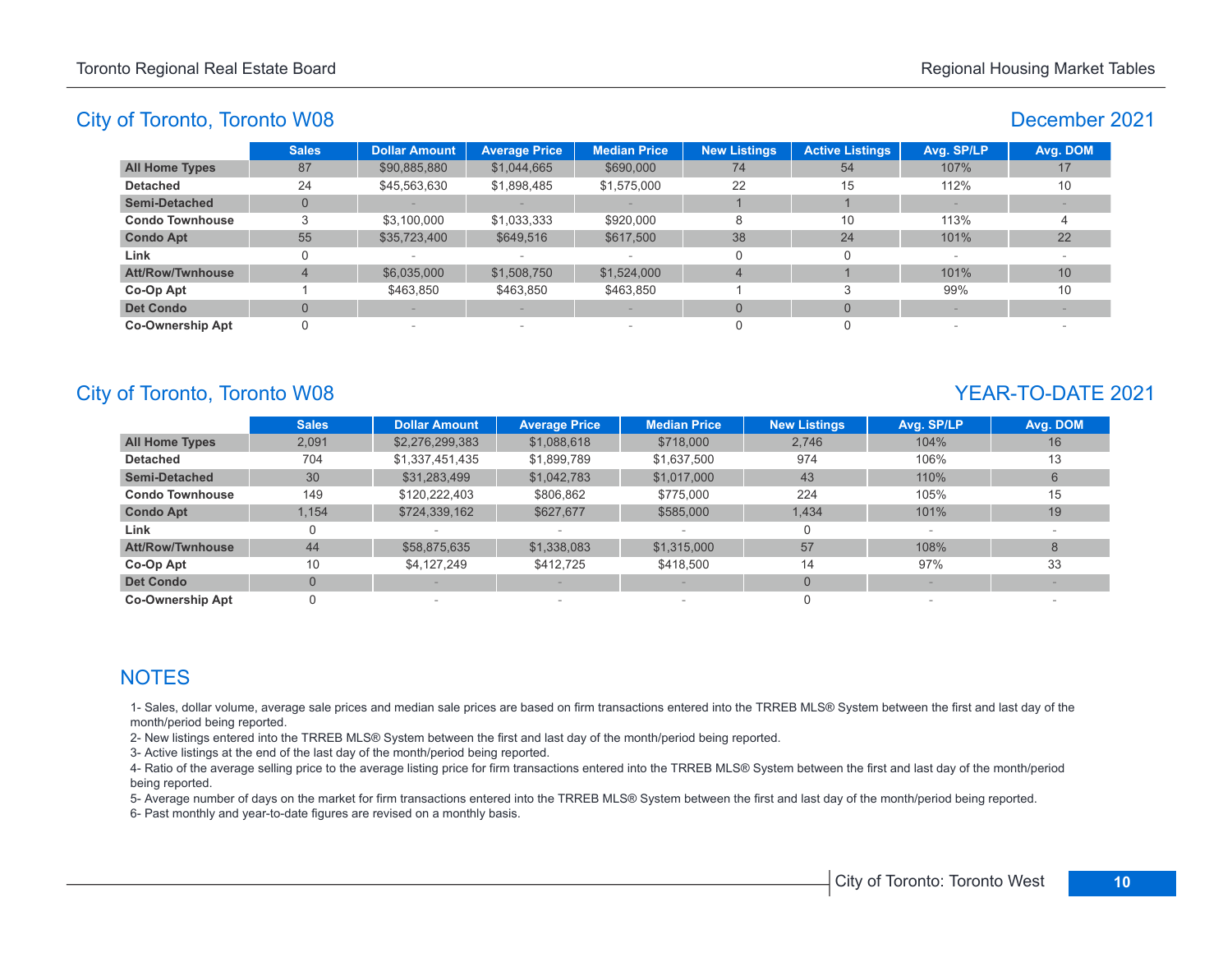## December 2021

|                         | <b>Sales</b> | <b>Dollar Amount</b> | <b>Average Price</b>            | <b>Median Price</b>      | <b>New Listings</b> | <b>Active Listings</b> | Avg. SP/LP | Avg. DOM |
|-------------------------|--------------|----------------------|---------------------------------|--------------------------|---------------------|------------------------|------------|----------|
| <b>All Home Types</b>   | 28           | \$24,462,077         | \$873,646                       | \$727,500                | 21                  | 25                     | 112%       | 20       |
| <b>Detached</b>         | 11           | \$16,122,077         | \$1,465,643                     | \$1,427,000              | 8                   | 4                      | 121%       |          |
| Semi-Detached           | 0            |                      |                                 | $\frac{1}{2}$            | $\Omega$            | $\Omega$               |            |          |
| <b>Condo Townhouse</b>  |              |                      |                                 | $\overline{\phantom{a}}$ |                     |                        |            |          |
| <b>Condo Apt</b>        | 16           | \$7,415,000          | \$463,438                       | \$425,500                | 12                  | 19                     | 98%        | 28       |
| Link                    |              | $\sim$               | $\sim$                          | $\overline{\phantom{a}}$ |                     |                        |            |          |
| Att/Row/Twnhouse        |              | \$925,000            | \$925,000                       | \$925,000                | $\Omega$            | $\Omega$               | 103%       | 15       |
| Co-Op Apt               |              | $\sim$               | $\hspace{0.1mm}-\hspace{0.1mm}$ | $\overline{\phantom{a}}$ |                     |                        | $\sim$     |          |
| <b>Det Condo</b>        |              |                      |                                 |                          |                     | $\Omega$               |            |          |
| <b>Co-Ownership Apt</b> |              | $\sim$               | $\sim$                          | $\overline{\phantom{a}}$ |                     |                        |            |          |

# City of Toronto, Toronto W09 YEAR-TO-DATE 2021

|                         | <b>Sales</b>   | <b>Dollar Amount</b> | <b>Average Price</b> | <b>Median Price</b> | <b>New Listings</b> | Avg. SP/LP | Avg. DOM |
|-------------------------|----------------|----------------------|----------------------|---------------------|---------------------|------------|----------|
| <b>All Home Types</b>   | 567            | \$547,464,667        | \$965,546            | \$980,000           | 814                 | 106%       | 16       |
| <b>Detached</b>         | 269            | \$367,669,518        | \$1,366,801          | \$1,318,000         | 387                 | 109%       | 12       |
| <b>Semi-Detached</b>    | 16             | \$16,191,804         | \$1,011,988          | \$988,553           | 20                  | 109%       | 12       |
| <b>Condo Townhouse</b>  | 50             | \$39,889,917         | \$797.798            | \$764,000           | 65                  | 106%       | 12       |
| <b>Condo Apt</b>        | 212            | \$104,774,428        | \$494.219            | \$456,000           | 312                 | 99%        | 23       |
| Link                    | 0              |                      |                      |                     |                     |            |          |
| <b>Att/Row/Twnhouse</b> | 18             | \$18,159,000         | \$1,008,833          | \$1,053,500         | 28                  | 101%       | 15       |
| Co-Op Apt               |                | \$365,000            | \$365,000            | \$365,000           |                     | 99%        | 4        |
| <b>Det Condo</b>        | $\overline{0}$ |                      |                      |                     |                     |            |          |
| <b>Co-Ownership Apt</b> |                | \$415,000            | \$415,000            | \$415,000           |                     | 97%        | 96       |

## **NOTES**

1- Sales, dollar volume, average sale prices and median sale prices are based on firm transactions entered into the TRREB MLS® System between the first and last day of the month/period being reported.

2- New listings entered into the TRREB MLS® System between the first and last day of the month/period being reported.

3- Active listings at the end of the last day of the month/period being reported.

4- Ratio of the average selling price to the average listing price for firm transactions entered into the TRREB MLS® System between the first and last day of the month/period being reported.

5- Average number of days on the market for firm transactions entered into the TRREB MLS® System between the first and last day of the month/period being reported.